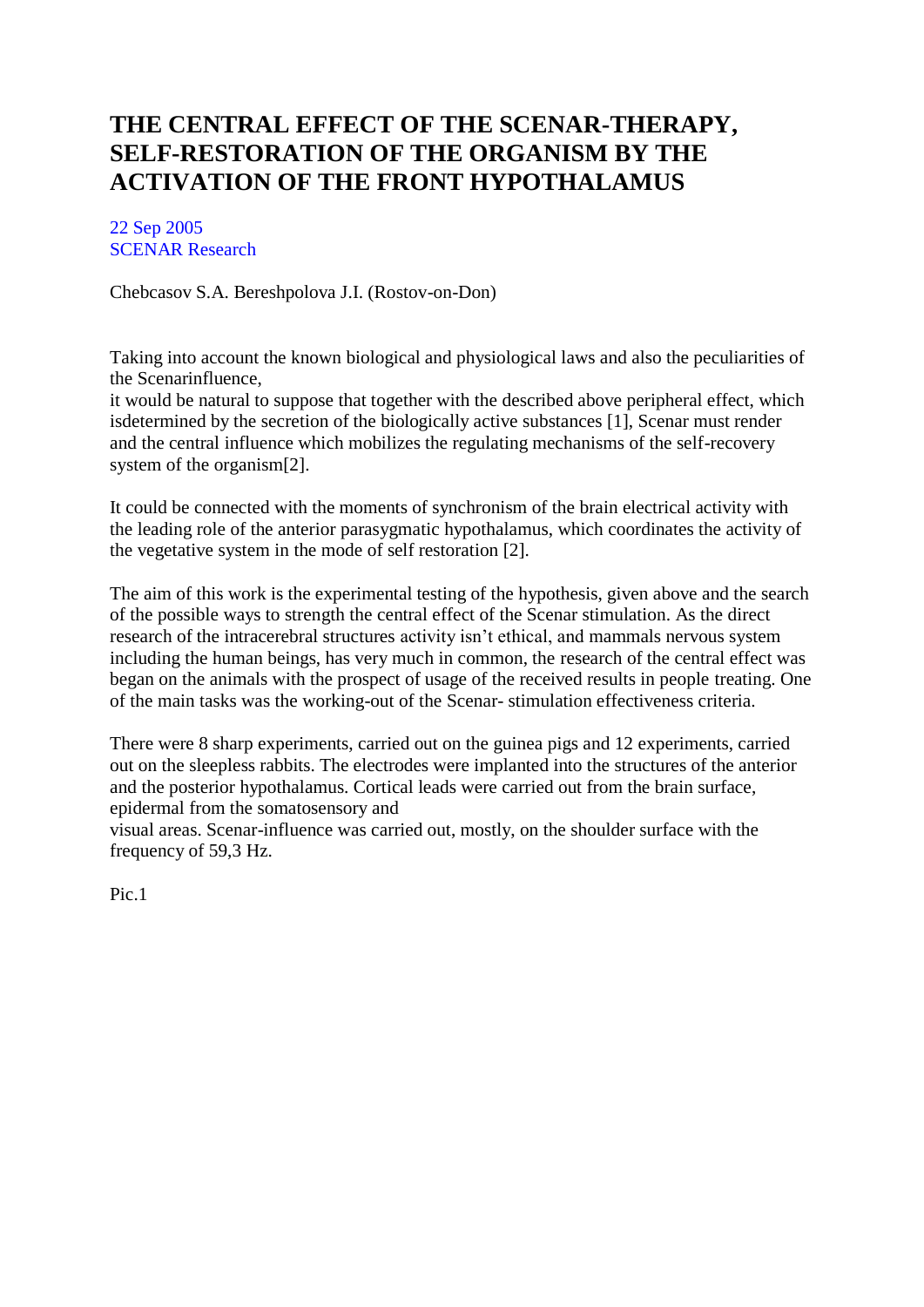For the study of the central effect of the Scenar influence the 30-minutes stimulation was used. We found out the increasing of the power of the oscillations in the low frequencies area and the obvious tendency to the development of generalized activity on every lead at the time of irritation and after it. During that in the electrogrames of the guinea pigs the alpha–like spindles (pic 1a) was observed, and in the electrogrames of the kept- awake rabbits, there were, beside that, the outbursts of the oscillations in the sigma rhythm and the appearance of the K-complexes (pic.1b).

500<sub>Mc</sub>

Such forms of activity, as it is known, are revealed during the sleep with its heightened tone [3].

Behavioral reaction of the animals is also the evidence of the paradigmatic tone increase. The animal stops to hold the head (weakening of the antigravity muscles), behaves calmly, eyes fall behind (endophtalamitis is the clear sign of the increasing of the parasympathetic tone).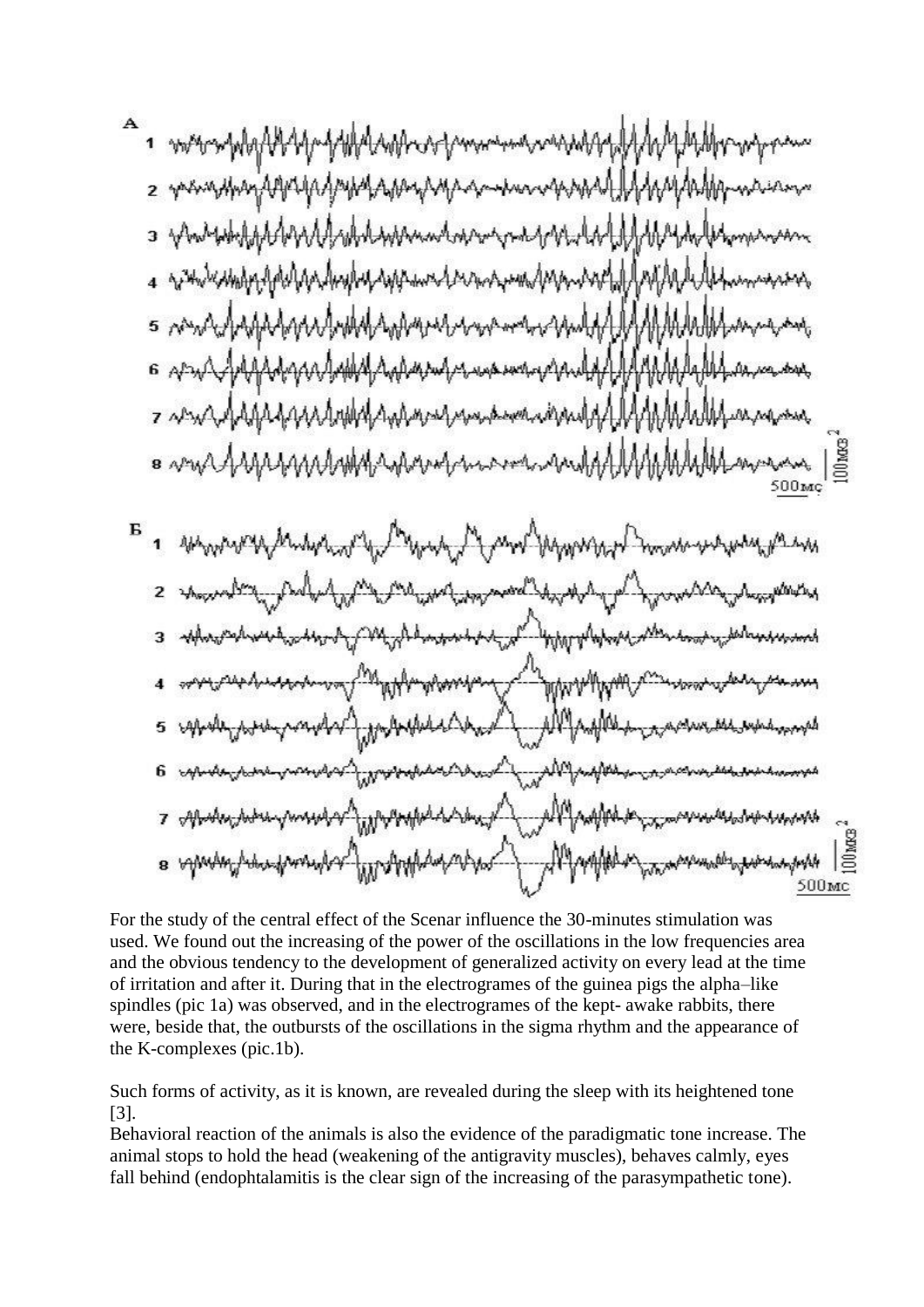The examples of the electrograme registration of the brain structure of the guinea-pig: A)1,2– Visual cortex; 3,4–somatosensory cortex; 5,6? the anterior hypothalamus; 7,8? the posterior hypothalamus.

B) 1,2- Visual cortex; 3,4 somatosensory cortex; 5,6 the posterior hypothalamus;7,8- the anterior hypothalamus.



## Pic2.

The analysis of the Scenar-stimulation effect development on the spectrums of power regularly showed the increase of the slow-wave oscillations in all investigated leads. In some cases the maximum synchronization was observed in 15 minutes but more often it was developed during the first 15 minutes of the stimulation.(pic.2b.c.).

The repetition of the appearance of the generalized synchronization from the experience to the experience is the evidence of the regularity of this event  $(p<0,01)$ , the criterion of the signs) as the result of the Scenar-influence.

Thus, the main electrtographic effect is revealed in the generalized slow-wave activity of the brain structures.

The examples of the activity development dynamics in the brain structures at the prolonged Scenarstimulation, traced on the spectrums of the power for the guinea-pig(A) and the rabbit(?)–shoulder,(?)-the head against the background(I), 1,5 minutes after having the influence(II), 15 minutes after having stimulation(III), 30 minutes after having stimulation (IV) and then (V) 1–visual cortex; 2?somatosensory

cortex;3?anterior hypothalamus;4?posterior hypothalamus.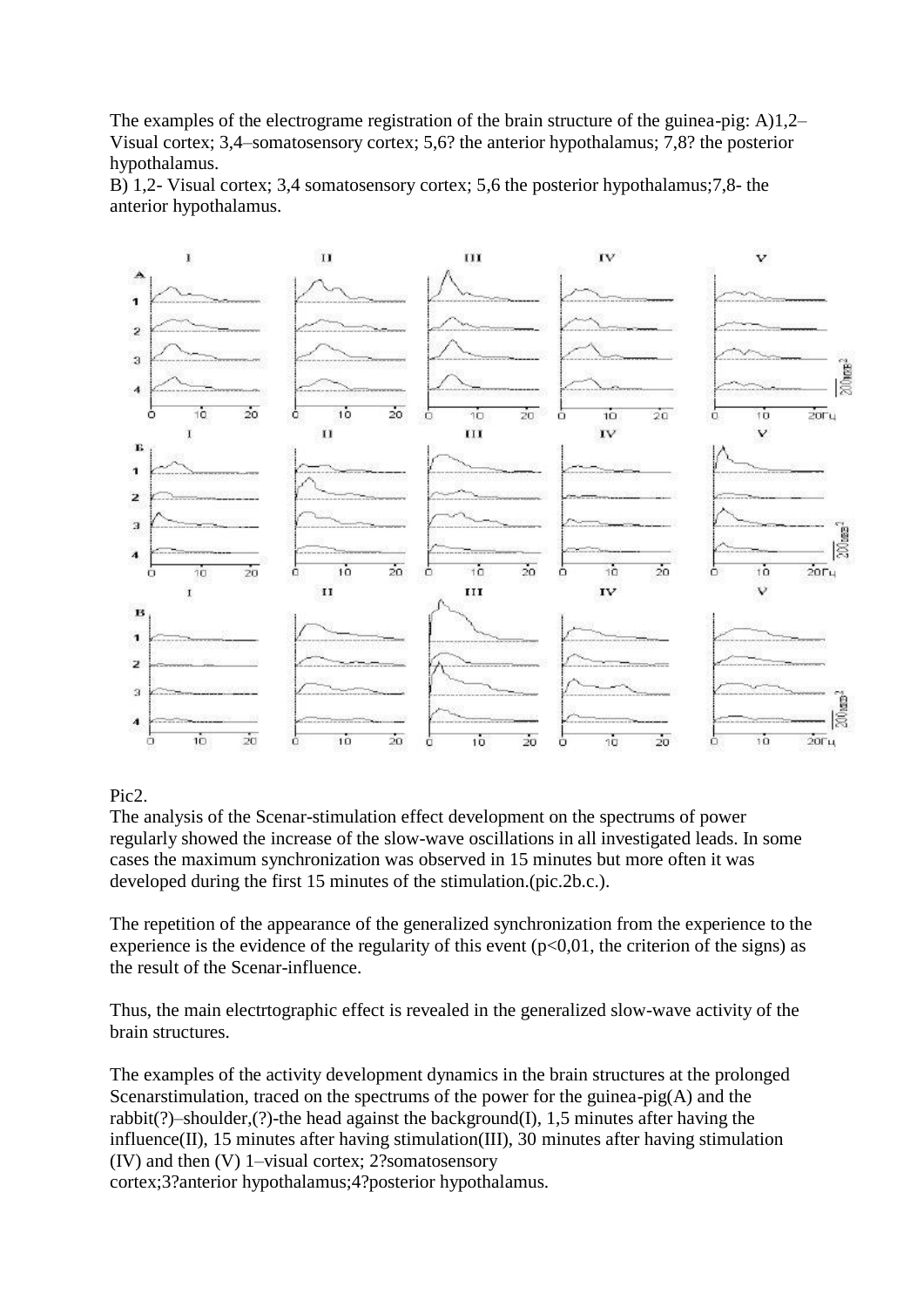The peculiarities of the Scenar influence on the different areas of the brain lied in the fact, that the synchronization was better pronounced for the anterior hypothalamus then for the posterior and for the visual cortex than for the somatosensory cortex. Such results could be observed and afterwards. At that, as it was cleared up during the additional treatment of the materials the earliest signs of the synchronization are observed in the somatosensory cortex. The fact of the more pronounced activity of the anterior parasympathetic hypothalamus in comparison with the posterior one sympathetic is the evidence of the leading role of the first one and denotes the increasing of the parasympathetic tone under the influence of the Scenar therapy.

High co-ordination of the activity changes in the visual cortex and in the anterior hypothalamus was found. It turned out to be that the activity of these structures is highly correlated for the rabbits and for the guinea pigs as well In general taking into account the extracts P<0,001.

The marked fact let us judge about the increasing of the anterior hypothalamus activity (the growth of the parasympathetic tone) on the indices of the synchronized activity of the visual cortex and could be used as the criterion of the Scenar-influence effectiveness and also in the EGG researches.

The fact of the major reaction of the visual cortex, instead of the somatosensory after the electroskin irritation is paradoxical on the face of it. But it should be taken in account, that we observe the already developed systemic effect of influence, which covers many structures of brain. It goes without saying that the center of the activity, created by the Scenar- stimulation appears primarily in the somatosensory cortex. This causes the activation of the synchronizing system with its important unit–the anterior hypothalamus. The anterior hypothalamus, in its turn, as it appears from the results, and as it was proved by N.V.Suntsova [4] for other animals, causes the generalized synchronization, characterized by high correlation in the field of the alpha-like oscillations for the anterior hypothalamus and the visual, but not somatosensory cortex. The increased activity of the anterior hypothalamus, determining the increase of the parasympathetic tone stimulates alpha-activity and after that.

This fact deserves a special attention. According the Garcavy's researches [5] such electro?physiological picture is the correlate of animals and people anteaters reaction training With its very development the researchers pin the important sanitary consequences, in particular, the treating effect of the Scenar device.

Taking into account all the data given in the literature, our results show that the development and keeping afterwards the increased alpha-like activity in the visual cortex, especially after the Scenar-stimulation (pic 2,A,B,C,) can be regarded and as the criterion of the Scenar influence effectiveness and as pointing out on the parasympathetic nature of these reactions. It's known that the stimulation of the skull skin, which is characterized mostly by the parasympathetic innervation [6], has very good medical consequences. The irritation of the head's skin (pic2B) with the help of the 24 needle electrode is characterized by a greater synchronization of the activity then when with the help of the same electrode the skin of the shoulder is treated. Let's note the fact, that when skull skin of the rabbits was stimulated, they looked like sleeping?they closed their eyes.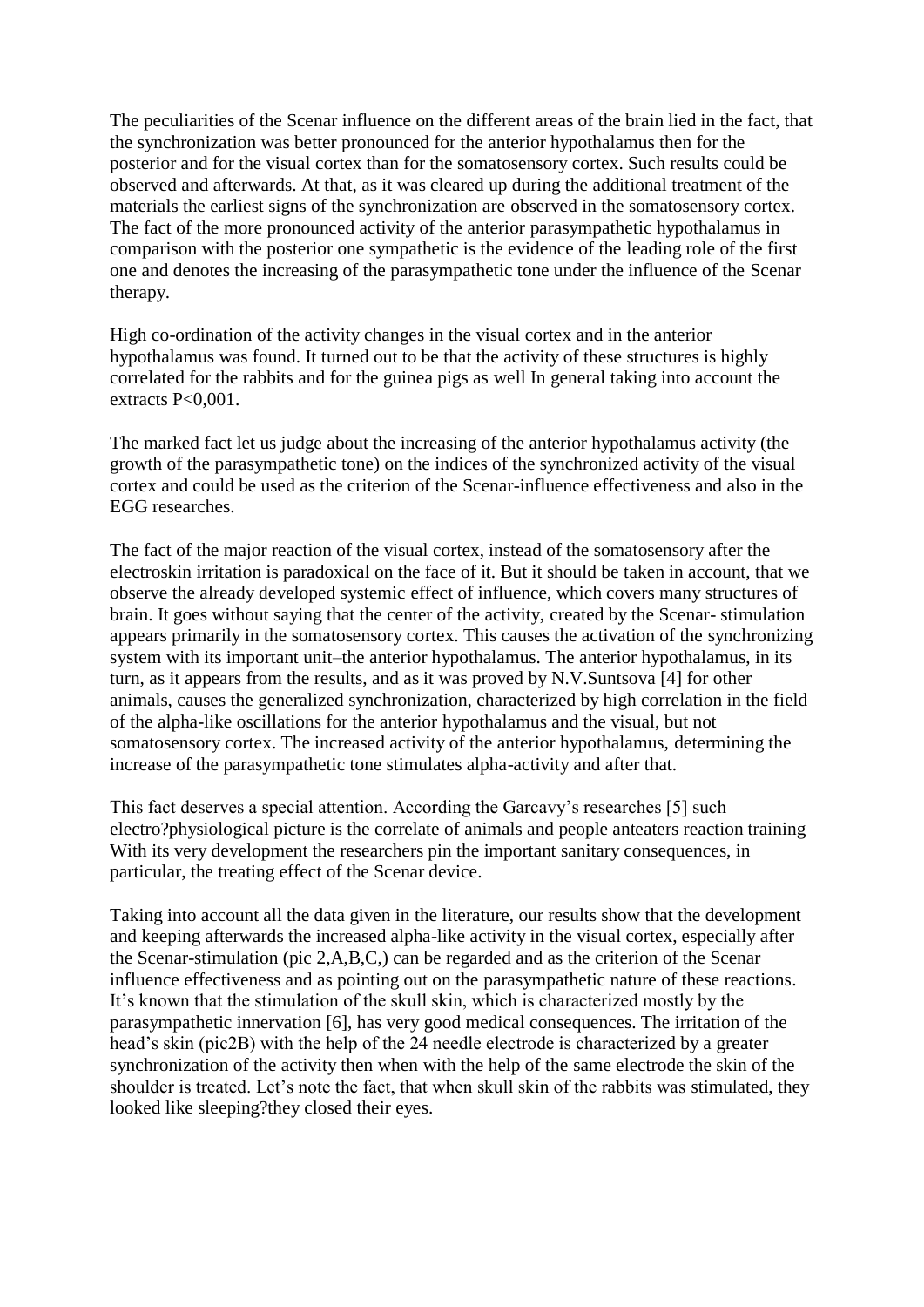This fact points out a considerable increase of the parasympathetic tone. After such stimulation the increased slow-wave activity (parasympathetic tone) can be stored 24 hours after the Scenar treatment.

The role of the synchronization of the slow?wave activity created by the Scenar on the analogy of that, during the state of sleep, can be connected with the easing of the access to the information about the "inner body" of the organism to the screen of the cortex, keeping the "standard of the healthy body" in it. A very important demand for this standard?the stability of the organization?is provided by that fact, that the cells of the brain cortex, unlike other cells of the body, are not replaced by the new ones during the life cycle.

Under the conditions of the active staying awake, which is characterized by the desynchronized activity of the brain structures and high sympathetic tone, the cortex of the brain, as is well known, is unavailable or is available only for the very powerful signals from the inner organs. The different matter is the state of the sleep when there is a high synchronized activity (and parasympathetic tone) [3,7,8].

Similarly in one's sleep generalized synchronization, created with the help of Scenar influence, makes it possible, that the signals about the state of the "inner body" of the organism can reach the cortex. It also gives the opportunity of the making of the corresponding correcting signals to the intermediate control levels and executive structures. Among them the structures of the front hypothalamus, changing the work of the vegetative system to the mode of the recovery, have the particular role. At that, because of the activity focus, created by the Scenar from the corresponding zones of the small asymmetry, the localization of the affection center is pointed out .Such condition is not the state of sleep, when the generalized activity is very probable. But the sleepy condition, developing, according the clinicians at the effective Scenar influence, is the evidence of the essential similarity of the concerned states .It is proved and by the introspection.

The general scheme of the Scenar influence, in the light of the carried out research (which showed and primordial increase of the synchronized activity in the somatosensory cortex ), may be shown this way. The centers of the activity, created with the help of the Scenar influence, in the somatosensory cortex I and II, through the lemniscus and extralemniscus systems, and also, maybe, straight influences on the hypothalamus on the spinothalamic canal, actives the synchronizing system of the brain with the front, parasympathetic, hypothalamus. The front hypothalamus, in its turn, supports the general synchronization of the cortex and of the subcortical structures, especially over the range of the alpha rhythm in the visual cortex. Under these conditions the sections of the brain, keeping the standard of the healthy "inner body" in them, become

available for the signals from all the inner organs, and among them-the increased with the help of the Scenar influence signals from the hearts of the pathology. "Checking" of the organism state condition with the standard provides with the working out of the corrective signals, correlated with the state of the whole organism. These corrective signals, directed on the self-restoration are signals to the levels of the.

Intermediate control, most of all to the front parasympathetic hypothalamus and to the executive systems. The achievement of the aim effort is provided with the help of secretion/isolation of the according biologically active substances[1].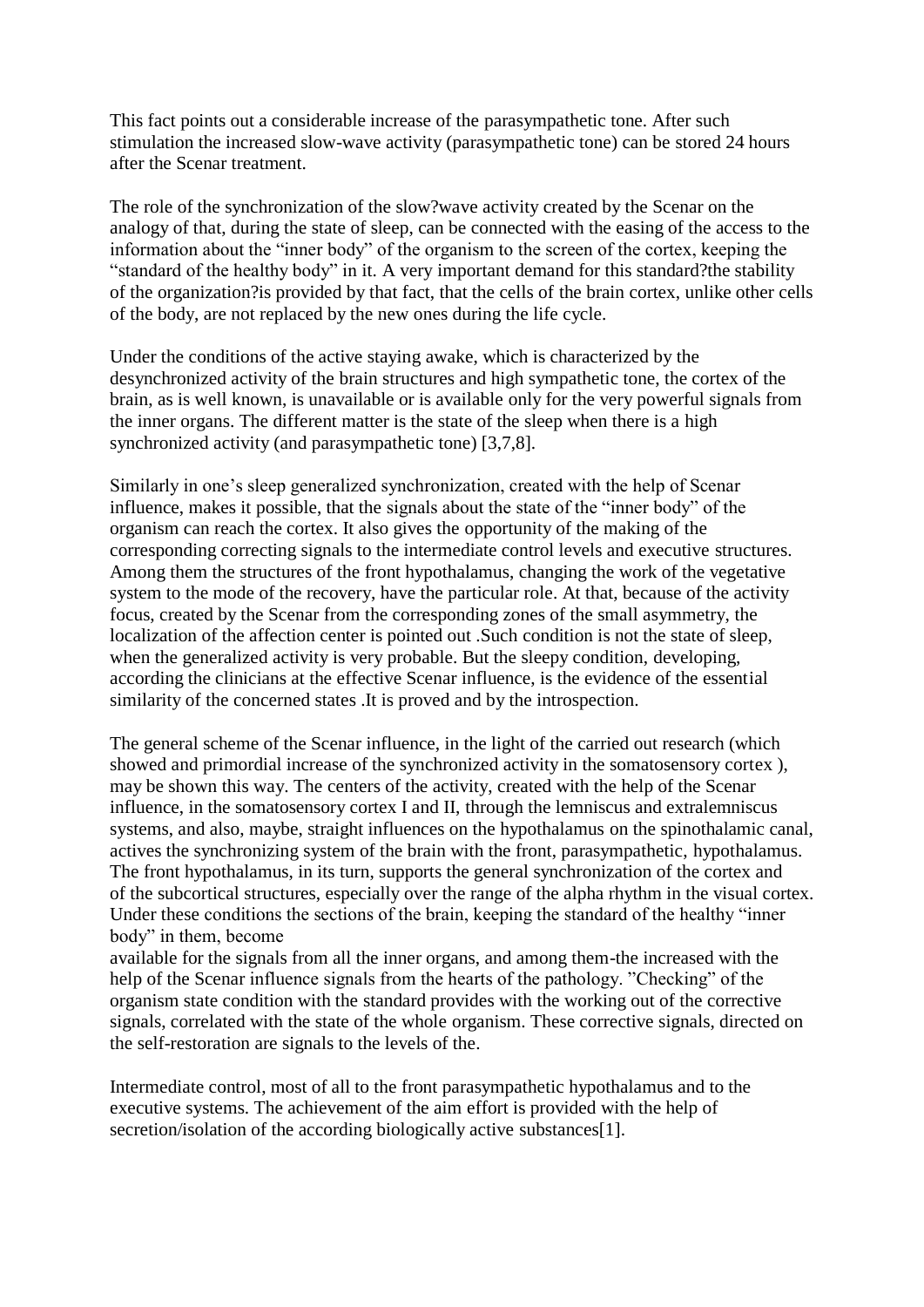As an aftereffect the increased activity of the front hypothalamus is reflected in the according increasing of the alpha-activity of the brain cortex, especially of the visual area. I.e. if there is the sufficient parasympathetic tone, which reflects the activity of the organism, concerning its self-restoration, the increasing power of the alpha activity must be observed in the cervical leads. This is observed as the aftereffect of the Scenar-theraphy.

The results of the comparison of the Scenar-influence on the shoulder and head areas which follows our research let us to speak about the ability of the increasing the Scenar-influence effect with the help of the combined use of the electrodes.

One of the electrodes, the broad one should be placed in this or that area of the increased parasympathetic innervation-the surface of the head, the sacral, the erogenous areas. With the help of the broad electrode the general increasing of the parasympathetic tone is achieved. Another electrode, the remote one is used, as usual, on the according areas of the small asymmetry. This electrode points to the "address" of the according pathology.

We investigated the effect, emergent at the combined influence of the electrodes on the symmetrical areas.

It turned out to be that such kind of stimulation can reduce to the more pronounced effect (pic3).

The combined effect of the narrow and broad electrodes from the symmetric areas of the skin surface (shoulder) causes the synchronizing effect at the 2-minutes' stimulation: 1?the visual cortex; 2?the somatosensory cortex; 3?the anterior hypothalamus; 4?the posterior hypothalamus; I-before, II-against a background of stimulation, III-in aftereffect.

Thus, it seems to be expedient to carry out the clinical tests with the application of the external Scenar electrode.



Taking into account the picture of the aftereffect, revealed during the researches ,it seem to be possible to carry out the successive usage of the broad and external local electrodes?first the broad one on the zones of the high parasympathetic innervation and then (against a background of developed parasympathetic tone) external on the areas of small symmetry.